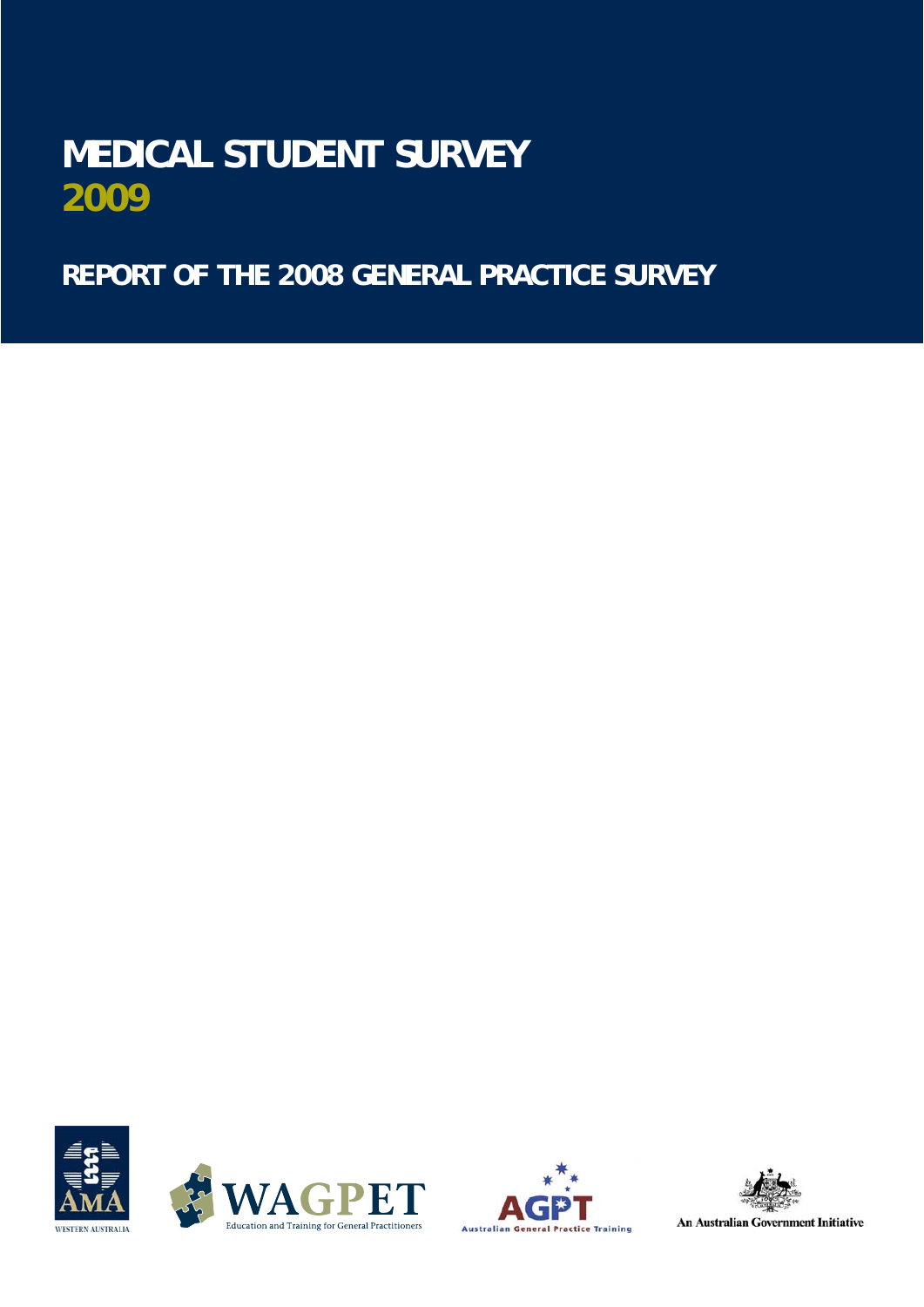## *Foreword*

On behalf of the WAGPET Board, it is my pleasure to make this report available for all organisations and individuals with an interest in the training of future general practitioners in WA. The report provides important up-to-date information about Western Australian medical students' and interns' interest in a career in general practice.

This research was commissioned by WAGPET and conducted by the Australian Medical Association of Western Australia (AMA (WA). It builds upon a similar study conducted of medical students in 2007 and published in 2008.

Both organisations would like to acknowledge the support of the Western Australian Medical Students' Society (WAMSS) and the Medical Student Association of Notre Dame (MSAND). Their input into the development of the questionnaire, support and participation in distributing the survey and participation in focus groups has been invaluable. WAGPET and the AMA (WA) would also like to acknowledge the students and interns who completed the survey and focus group research.

The 2008 data significantly strengthens the results of the 2007 research. It highlights the importance of providing access to positive role models and mentors during general practice placements and the need to promote general practice as an intellectually stimulating and challenging profession offering variety in clinical practice and work environments.

WAGPET and the AMA (WA) intend to continue this research throughout 2009 focusing attention on the participants who are now interns and PGY2 as they progress through their postgraduate years and into vocational training. The results and analysis of this future research will be published as it becomes available.

**Associate Clinical Professor Dr Peter F. Wallace OAM FRACGP FACRRM Chair WAGPET Board**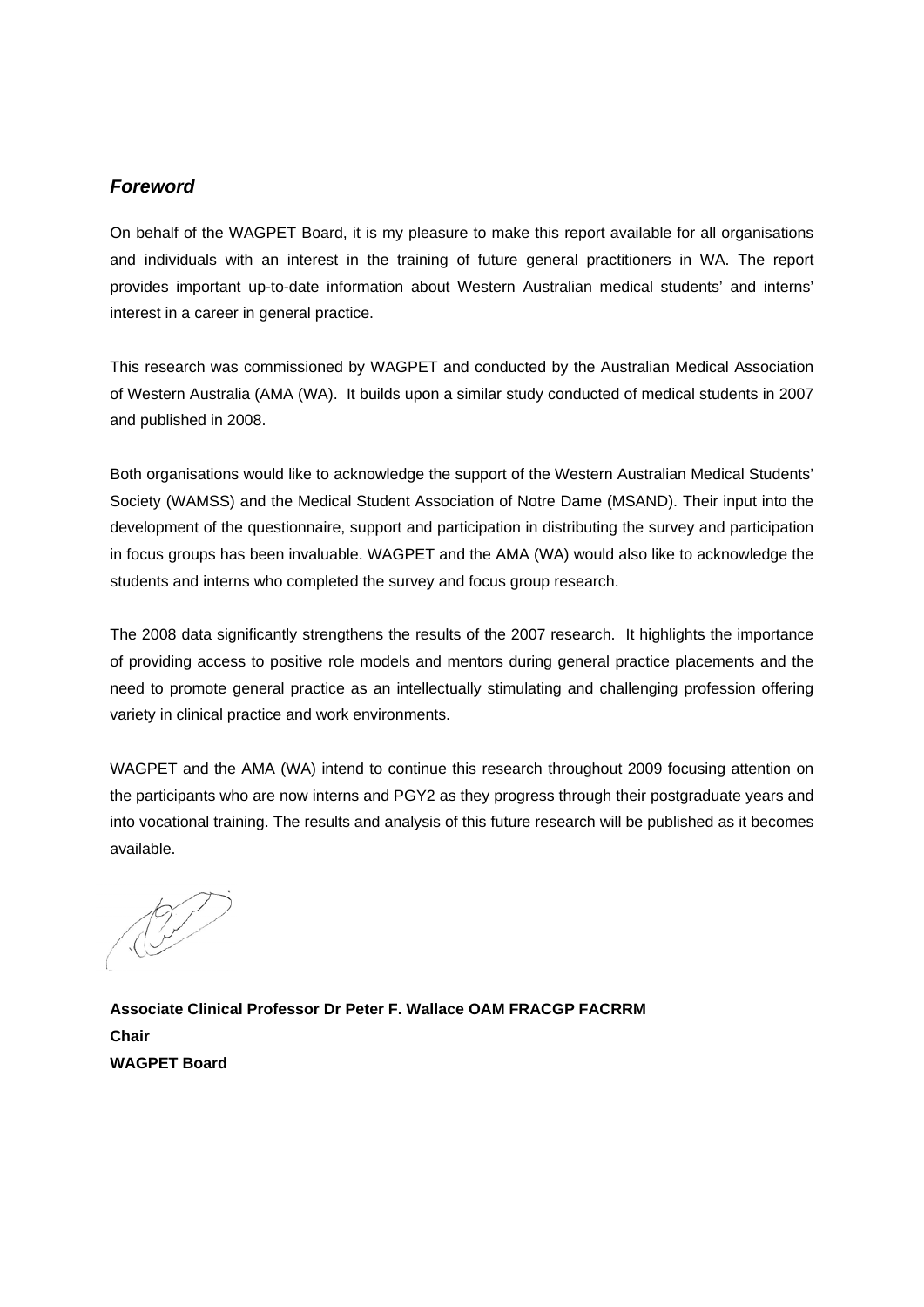## *Medical Student Survey Report of the 2008 General Practice Survey*

## **Background**

Western Australian General Practice Education and Training Ltd (WAGPET) have delivered the Australian General Practice Training (AGPT) in Western Australia (WA) since 2002. During this time a number of research initiatives have been undertaken with interns and resident medical officers to better understand their views about general practice and GP training. This research has allowed WAGPET to discover appropriate ways to deliver information that best reflects the career opportunities available through general practice.

In 2007, WAGPET and the Australian Medical Association of WA (AMA (WA)) established a project to extend this level of research to include WA medical students. A survey of medical students from the University of Western Australia (UWA) and University of Notre Dame Australia (UNDA) was conducted and the findings published in April 2008 (Isaachsen & van Osch, 2008). The report found that general practice was the second highest preferred career choice among medical students', behind surgery, with 17.8% choosing general practice as their first preference. It was found that the flexibility and variety perceived to be available in general practice was attractive but boredom, low remuneration, time constraints and isolation were perceptions that would dissuade respondents from pursuing a career in general practice. GP mentors and the location of GP placements also had great influence on a respondent's preferred career choice.

The survey was revised to reflect the focus of the research on clinical based students and delivered again in late 2008. The 2008 General Practice Survey examined a smaller cohort of medical students from UWA and UNDA but included interns at the three primary allocation centres; Royal Perth Hospital (RPH), Sir Charles Gairdner Hospital (SCGH) and Fremantle Hospital and Health Services (FHHS). The purpose of continuing with the research in 2008 was twofold:

- 1. To ascertain a 'snapshot' of student and intern preferences and perceptions with regards to general practice.
- 2. To track individual respondents from 2007 through to 2008 to determine whether there have been changes in preferred career choice and attitudes towards general practice.

The analysis of both the entire cohort and the tracked cohort was conducted by the AMA (WA) and WAGPET and this report sets out the findings. The statistical findings, the implications and recommendations will be discussed.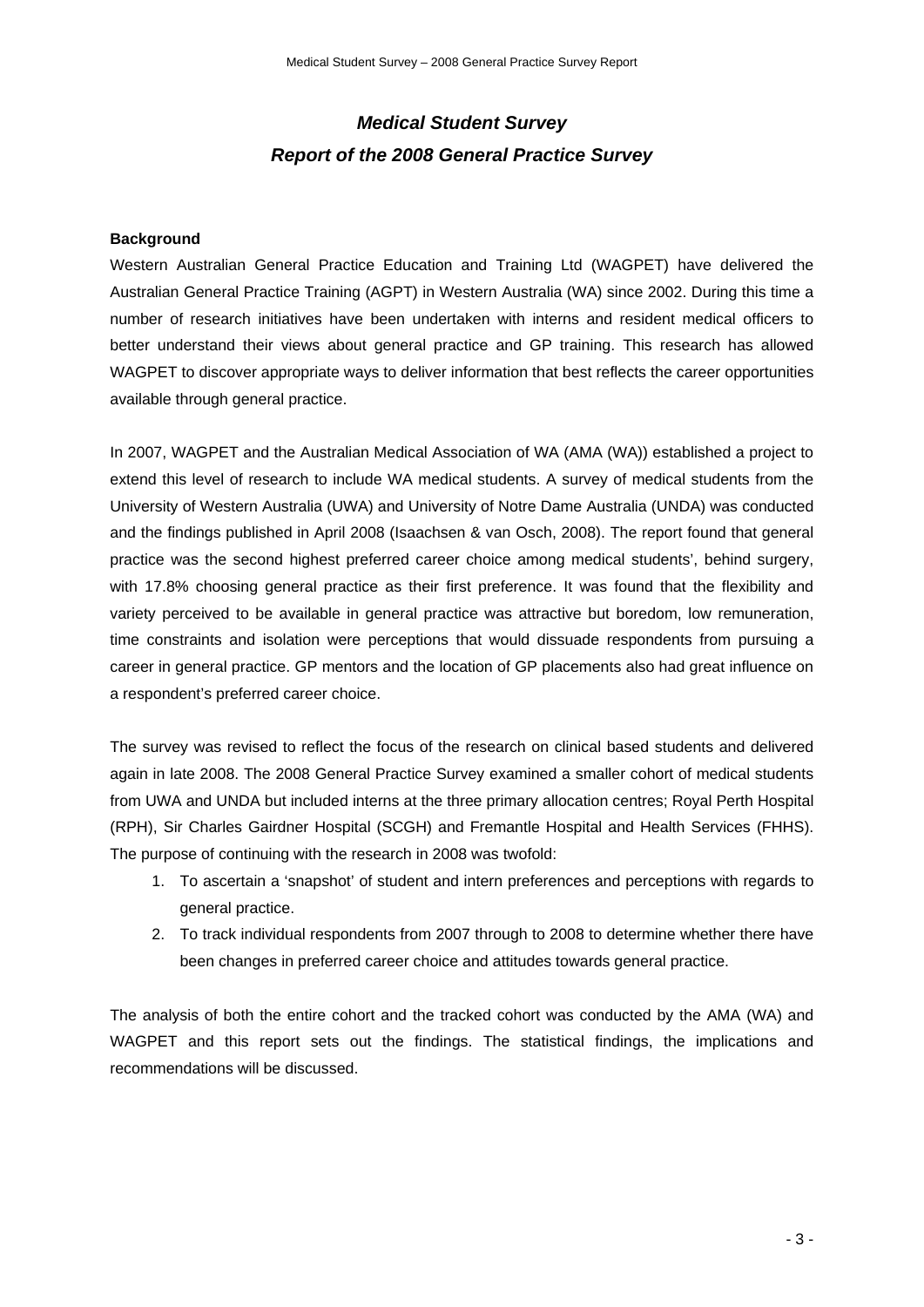## **Method**

The research project was developed from discussions held in December 2006 between WAGPET and AMA (WA) regarding a desire to collect information from medical students about their interest in general practice. In 2007, AMA (WA) met with Western Australian Medical Students' Society (WAMSS) and Medical Student Association of Notre Dame (MSAND) representatives to develop a strategy to source information from medical students and in turn draft a questionnaire for the 2007 Medical Student Survey. The survey was distributed to all years of medical school at UWA and UNDA.

Following the release of the 2007 Medical Student Survey Report, it was decided that the area of most interest had moved to clinically based medical students and interns as they have greater general practice experience and are closer to making a career decision. In 2008, the Medical Student Survey from 2007 was revised and a new questionnaire developed to align with the purpose of the research and renamed the 2008 General Practice Survey. The new questionnaire was discussed with representatives from UWA, UNDA and the intern group, in order to ascertain their feedback on the relevance of the questions to the intended outcome. Based on this feedback, the questionnaire was finalised, printed and distributed.

The questionnaire was distributed to the two final years of each cohort we surveyed in 2007. The three cohorts are UWA undergraduate students, UWA Graduate Entry Medical Program (GEMP) students and UNDA Graduate Entry Medical Program (GEMP) students. Final year UWA undergraduate medical students, fourth and fifth year UWA Graduate Entry Medical Program (GEMP) students, and third and fourth year UNDA medical students were surveyed. In addition interns at RPH, SCGH and FHHS were included in the sample population as they were final year students in 2007.

Distribution of the questionnaires among medical students was co-ordinated by the AMA (WA). Representatives from the AMA (WA) attended third and fourth year lectures at UNDA to distribute the self-completed questionnaire. The survey was also distributed to interns at SCGH and FHHS. This method of distribution was unsuccessful for accessing the required students and interns. To resolve this issue the questionnaire was converted into an online format.

The online questionnaire was distributed via email to medical students by UWA and UNDA representatives. The AMA (WA) distributed the online questionnaire to interns at RPH, SCGH and FHHS using email. All online questionnaires were distributed in early September 2008. At the end of September 2008 a total of 165 responses were obtained with 50 responses from the paper copy and 115 from the online questionnaire. Results of the survey were compiled in the statistical software program SPSS version 14.0.

To complement the questionnaire and obtain qualitative data, the AMA (WA) conducted focus groups with medical students from the cohort that we surveyed. The first was conducted in mid August with third and fourth year UNDA medical students and the second in mid October with UWA medical students. Each group was attended by 4 to 8 people to facilitate group discussion around preset questions. Focus groups were chosen as the best way to ascertain student opinions and perspectives. This anecdotal, qualitative data has provided further clarification for the findings from the survey.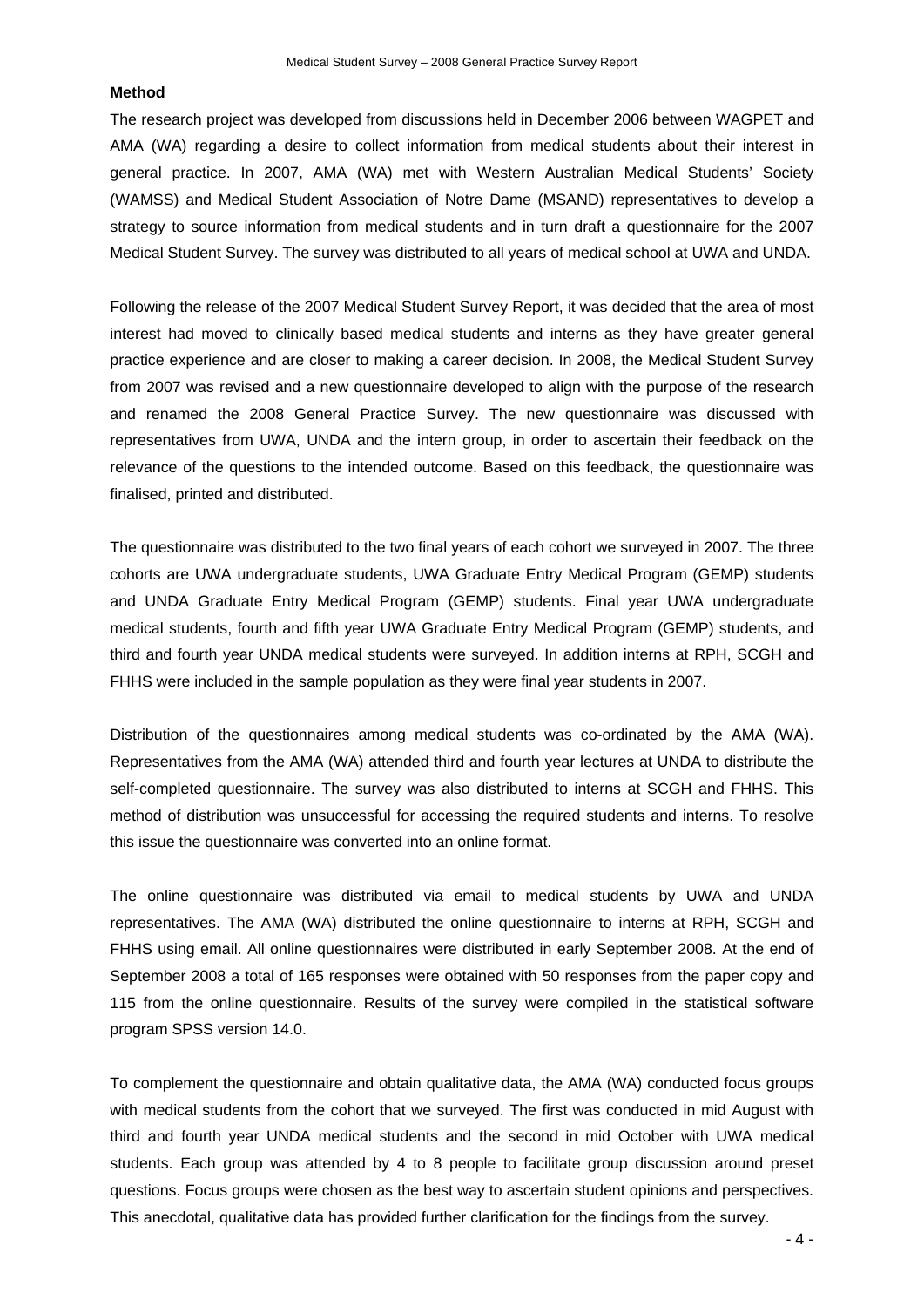#### **Results**

## *Quantitative Results*

## *Respondents*

The survey yielded 165 responses from a possible 500 (approx.) participants. The response rate of 33% is acceptable given the average combined response rates for all survey types is 26% with incentives and follow ups. Of the group who responded, 135 of these were medical students and 30 were interns. The number of medical student respondents from UWA and UNDA, were 56 and 79 respondents respectively. A total of 83 respondents from 2008 were able to be tracked from 2007.

## *First preference career choice*

The analysis of the 2008 data revealed that general practice was the highest first preference career choice with 23.6% of respondents choosing it as their first preference (Figure 1). General practice was followed by Physician (13.3%) and Surgery (11.5%) as first preference career choice. It was observed that 10.9% of respondents were still unsure about their first preference career choice. In comparison to the top three preferred career choices in 2007 for the same cohort, interest in general practice has increased by over 9% in 2008, whereas interest in surgery and paediatrics has decreased (Figure 2). It was also noted that in the 2008 data there was a difference between the top preferences of medical students and interns (Figure 3), and slight differences were observed between the two universities (Figure 4).





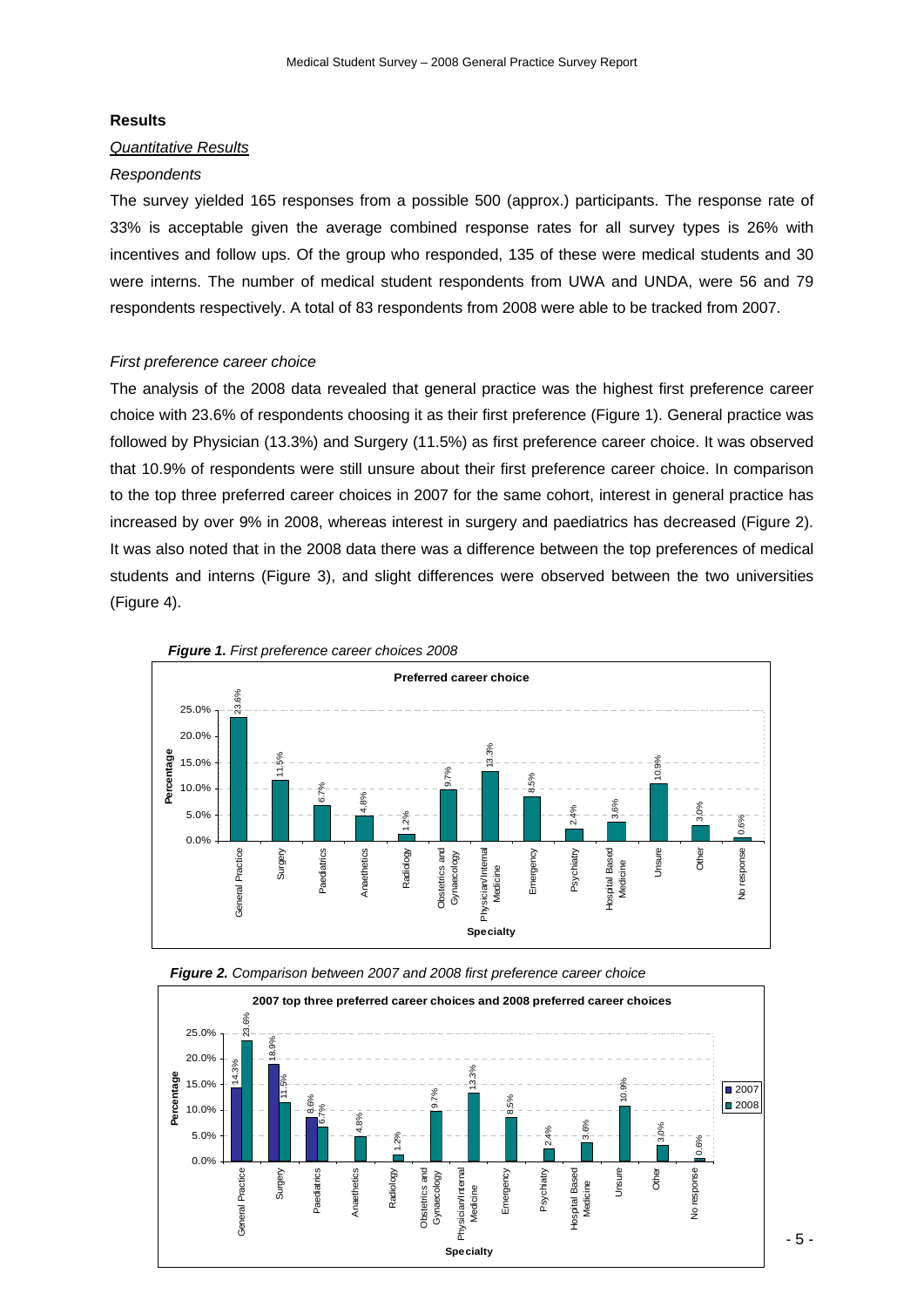

*Figure 4. First preference career choice for UWA and UNDA medical students.* 



Gender has been shown in this data to influence a respondent's first preference. It was found that of those who chose general practice 71.8% were female ( $p = 0.010$ ). Overall the highest first preference choice for females was general practice, with 26.9% choosing this specialty, followed by obstetrics and gynaecology (13.5%). For males, the top choices were general practice and surgery with 18% of males wanting to specialise in these areas. This was followed closely by the choice of a career as a physician with 16.4% of males choosing it. Males were also more likely to be unsure of their preferred career choice (16.4%).

Marital status was another factor influencing medical career decisions. General practice was more likely to be the preferred career if the respondent was in a de facto relationship or married. The opposite trend was observed for surgery with only 2.5% of those who are married choosing surgery as their first preference (Figure 5).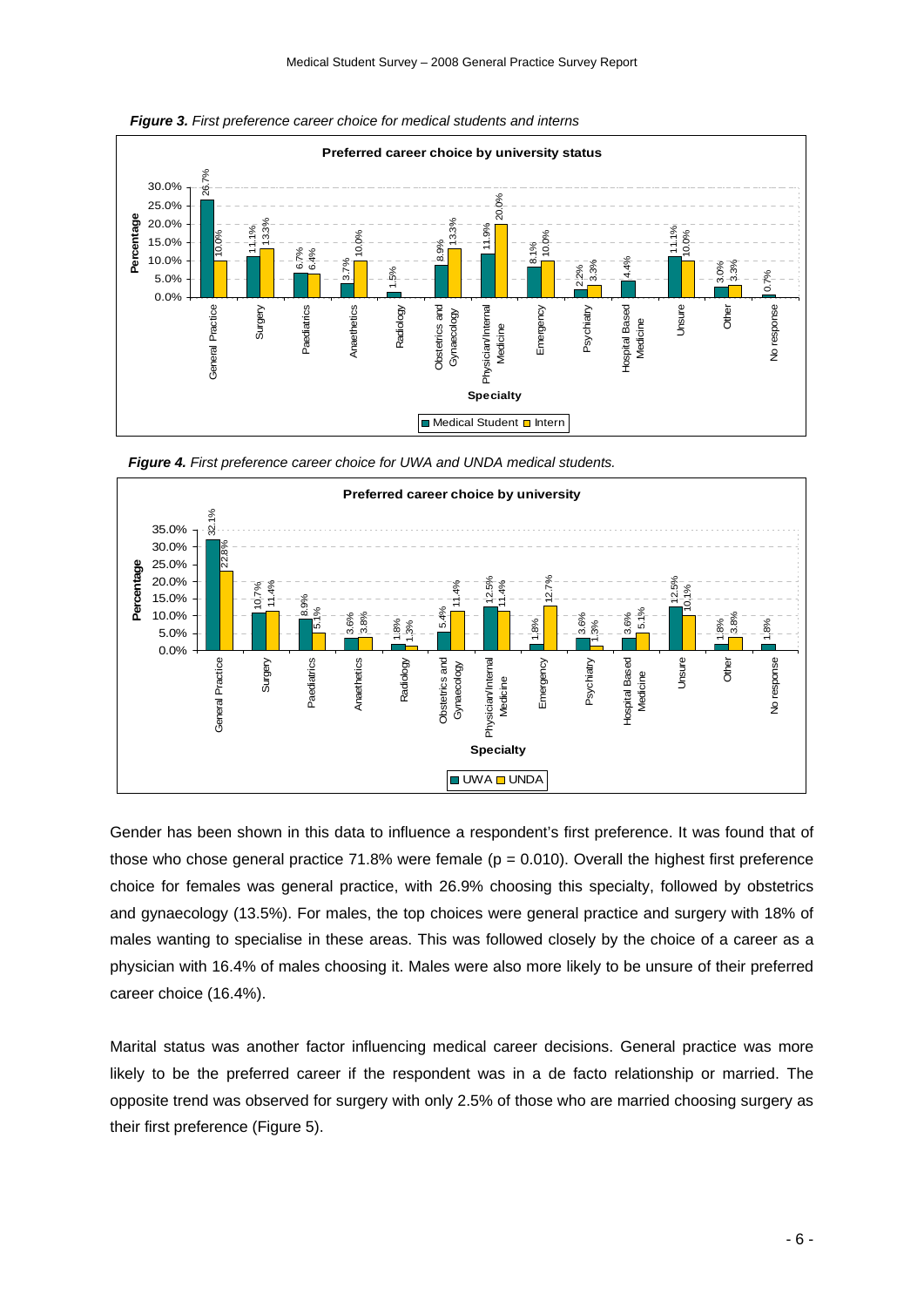

*Figure 5. General practice and surgery as first preference by marital status* 

The respondents' primary residence in the past 20 years also had impact on career decisions. 51.5% of those who resided in rural regions over the past 20 years chose general practice as their preferred career choice (Figure 6).

#### *Career Characteristics*

Respondents were asked questions regarding the importance of eight career characteristics*.* (Figure 7). Having an intellectually stimulating career, a challenging career and the need for diversity and variety in the work day were of most importance to the respondents. The only career characteristic that had less than 70% of respondents agree was the comment, 'being in a highly paid specialty is important'.

Responses to the questions regarding the career characteristics of metro and rural general practice were different. (Figure 8). Rural general practice was considered to have greater intellectual stimulation; challenge; diversity and variety; opportunity to travel; opportunity for career advancement; better remuneration and respect from the medical profession than metropolitan general practice. The two characteristics that metropolitan general practice had in its favour were flexible hours and having a supported work environment.



*preference career choice by* 

#### *Figure 6. General Practice as first Figure 7. Career requirements*

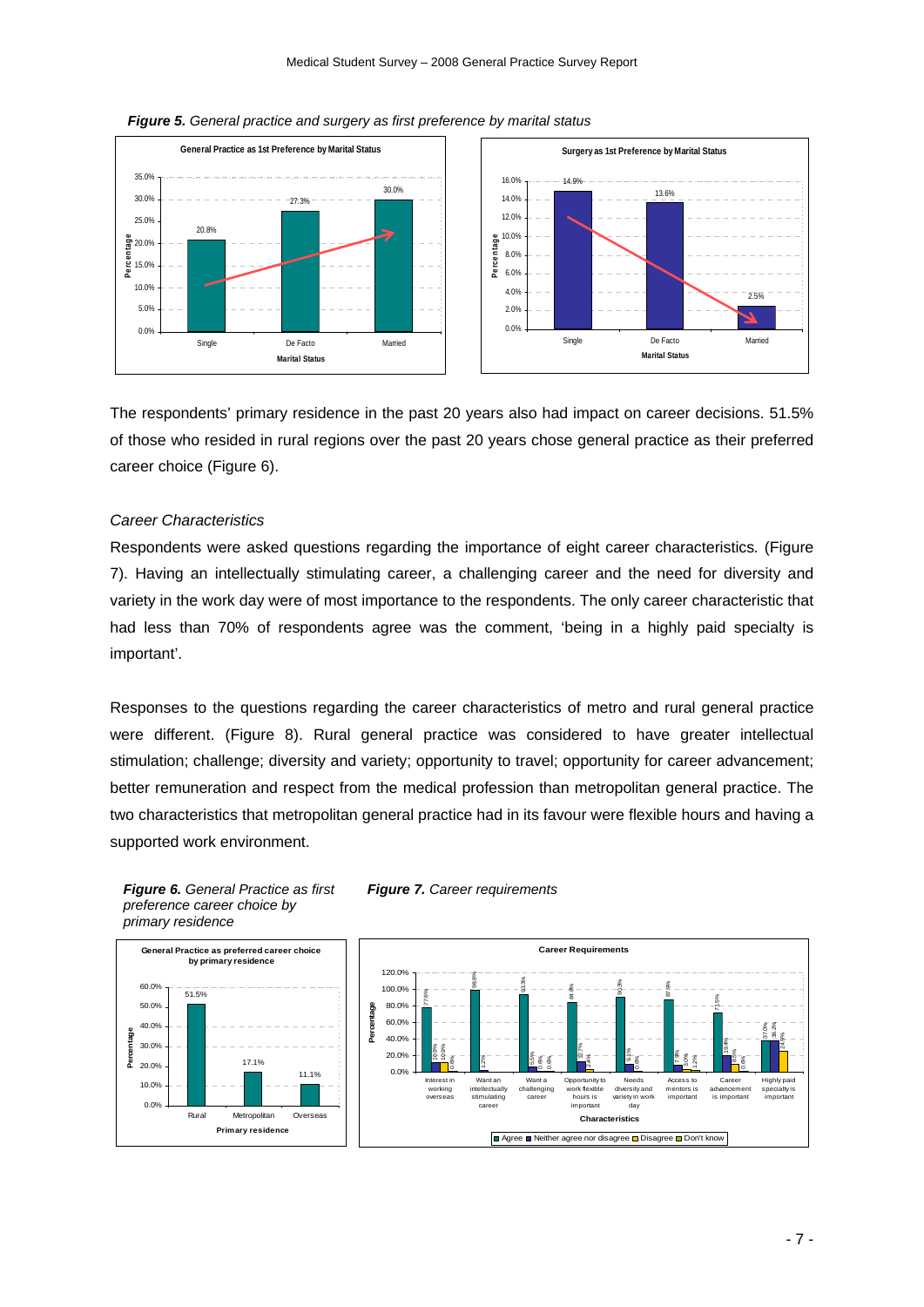

*Figure 8. Percentage of respondents who agree with the career characteristics for Metro GP and Rural GP* 

## *Influences on respondents attitudes towards general practice*

The 2008 survey asked a series of questions on influences which may contribute to attitudes towards general practice. The most positive influence on attitude towards general practice is from GP preceptors (83%). Hospital based doctors have the greatest negative influence on respondents' career choices with 46.7% reporting a negative influence from this group (Figure 9). The influence of GP placements was also considered. Of those who have completed a rural general practice placement 84.8% have been positively influenced. It is concerning that 31.3% of those who have completed a metropolitan general practice placement have been negatively influenced (Figure 10).



*Figure 9. Influences on respondents attitudes towards general practice*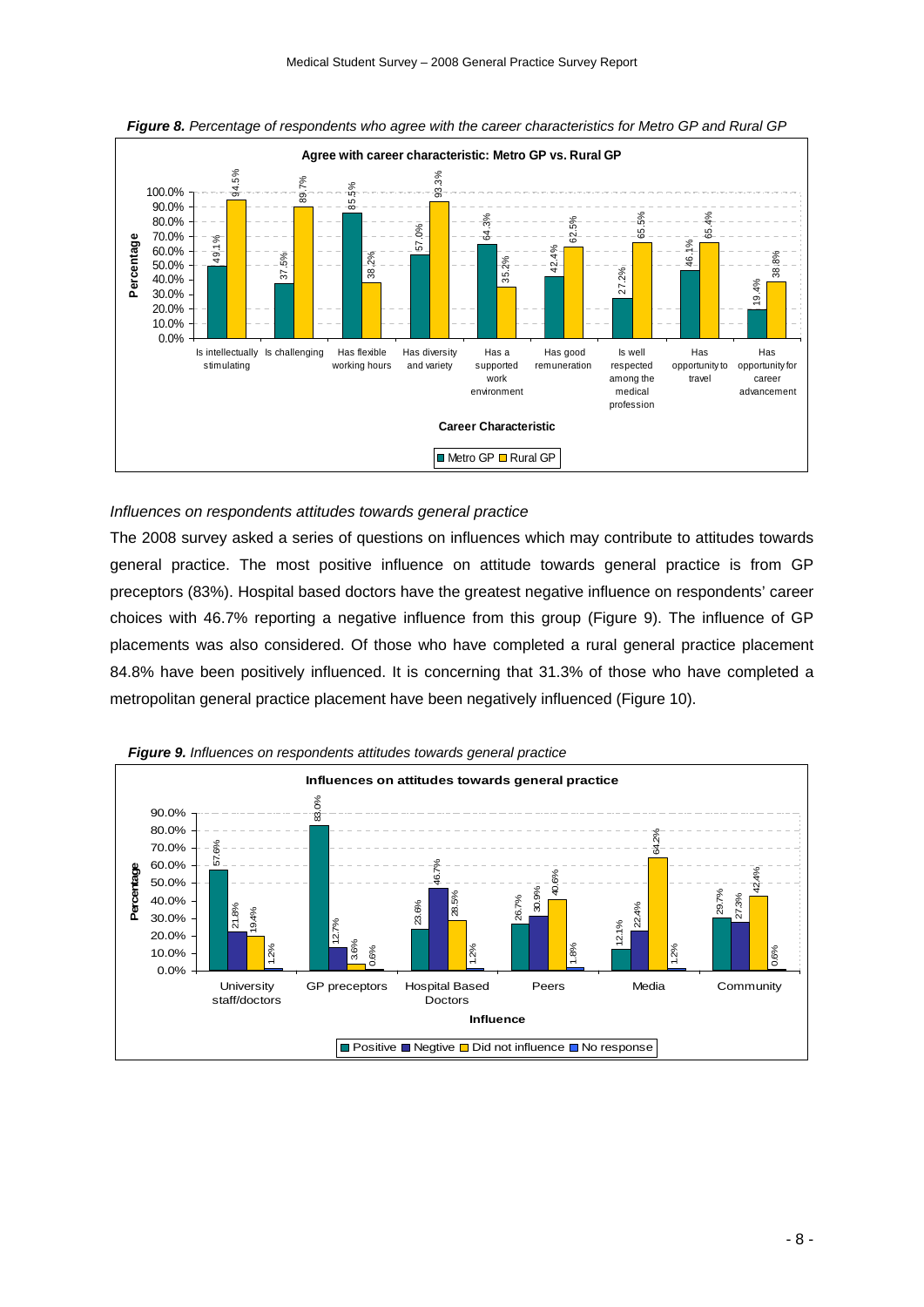



## *General Practice Training*

In terms of GP training the results were positive. Close to 90% of the respondents knew about the WAGPET training program and almost 50% understood what the program offered. The percentage of those who understood the program reached 72.4% within the intern cohort. A high percentage (73.9%) of respondents reported an interest in a procedural based specialty and 78.8% reported an interest in mixing GP training with other medical training.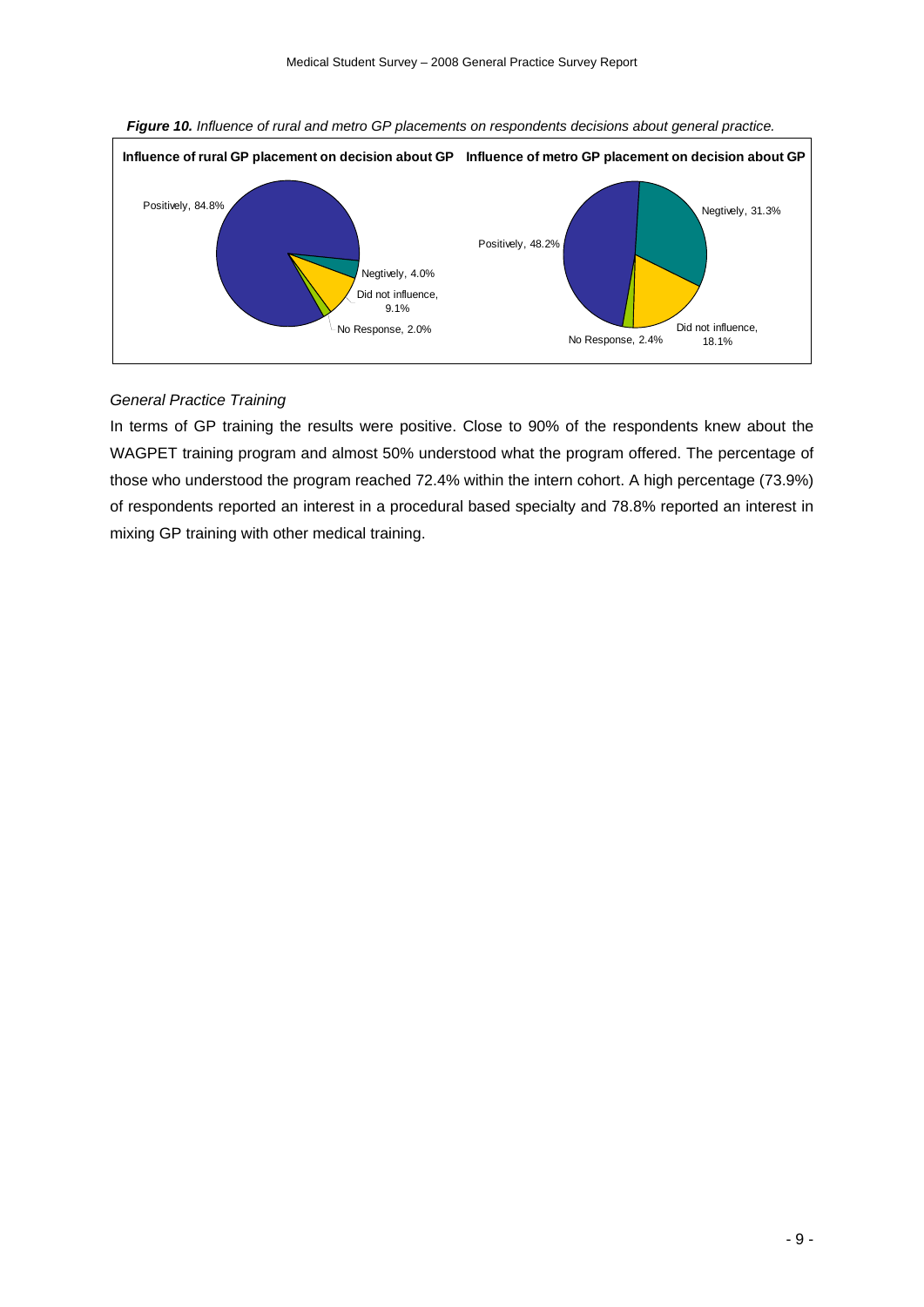## *2007/2008 Tracked Respondents*

## *Top preferred career choices*

The top preferred career choices of the 83 tracked respondents reflected the total cohort results from 2007 and 2008. In 2007 the tracked respondent's top three preferred career choices were those who were unsure (22.9%); surgery (21.7%) and general practice (15.7%). The preferences differed in 2008 with general practice leading the preferred career choices at 22.9% followed by physician training (14.5%) and those who were unsure (13.3%) (Figure 11). The data indicates that there were an increased number of respondents from both universities choosing general practice as their first preference (Figure 12). This was more evident in UWA respondents with 33.3% choosing GP; this is a 21.9% increase from 2007. An increased proportion choosing GP was also observed when comparing undergraduate and graduate respondents between 2007 and 2008 (Figure 13).

There was an increase in the percentage of both males and females choosing general practice as their first preference from 2007 to 2008. The increase for females was greater than that of males, with an increase of 10% to reach 27.5% choosing general practice in 2008. The most significant change for males' first preference career choice was surgery, decreasing from 34.4% in 2007 to 18.8% in 2008. Of those who chose general practice as their first preference, approximately 70% were female



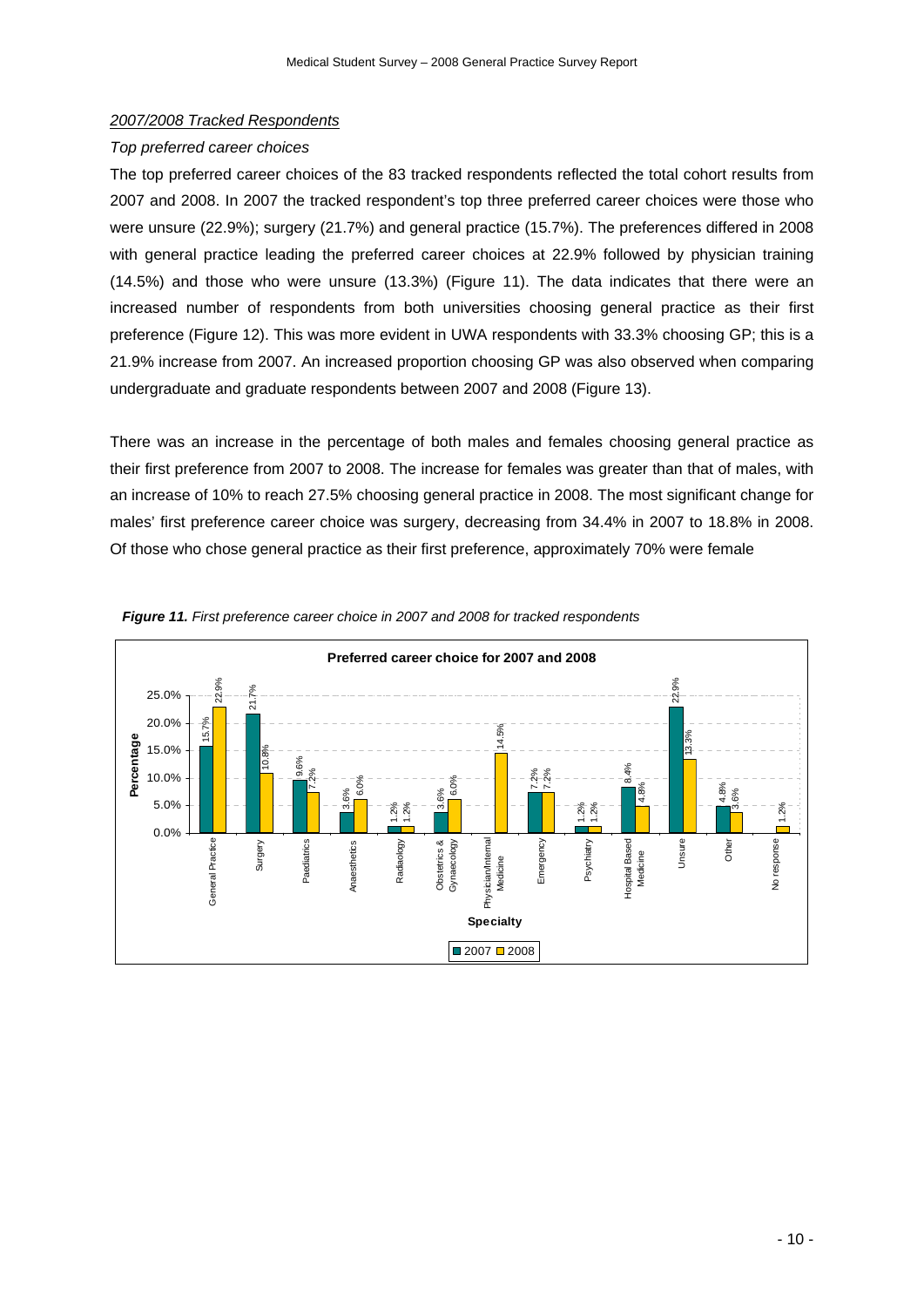*Figure 12. General practice as first preference career choice for UWA and UNDA in 2007 and 2008.* 





*Figure 13. General practice as first preference* 

*career choice for undergraduate and* 

There is no consistent trend observed between general practice as the first preference career choice and marital status across the survey years, or between the entire and tracked cohort. In 2007 there was a higher proportion of respondents choosing general practice if they were in a de facto or married relationship. (Figure 14). In 2008 where there was an increase in single and de facto relationship respondents and a decrease in married respondents choosing general practice when compared to 2007 results.



*Figure 14. Top three preference career choices by marital status for 2007 and 2008*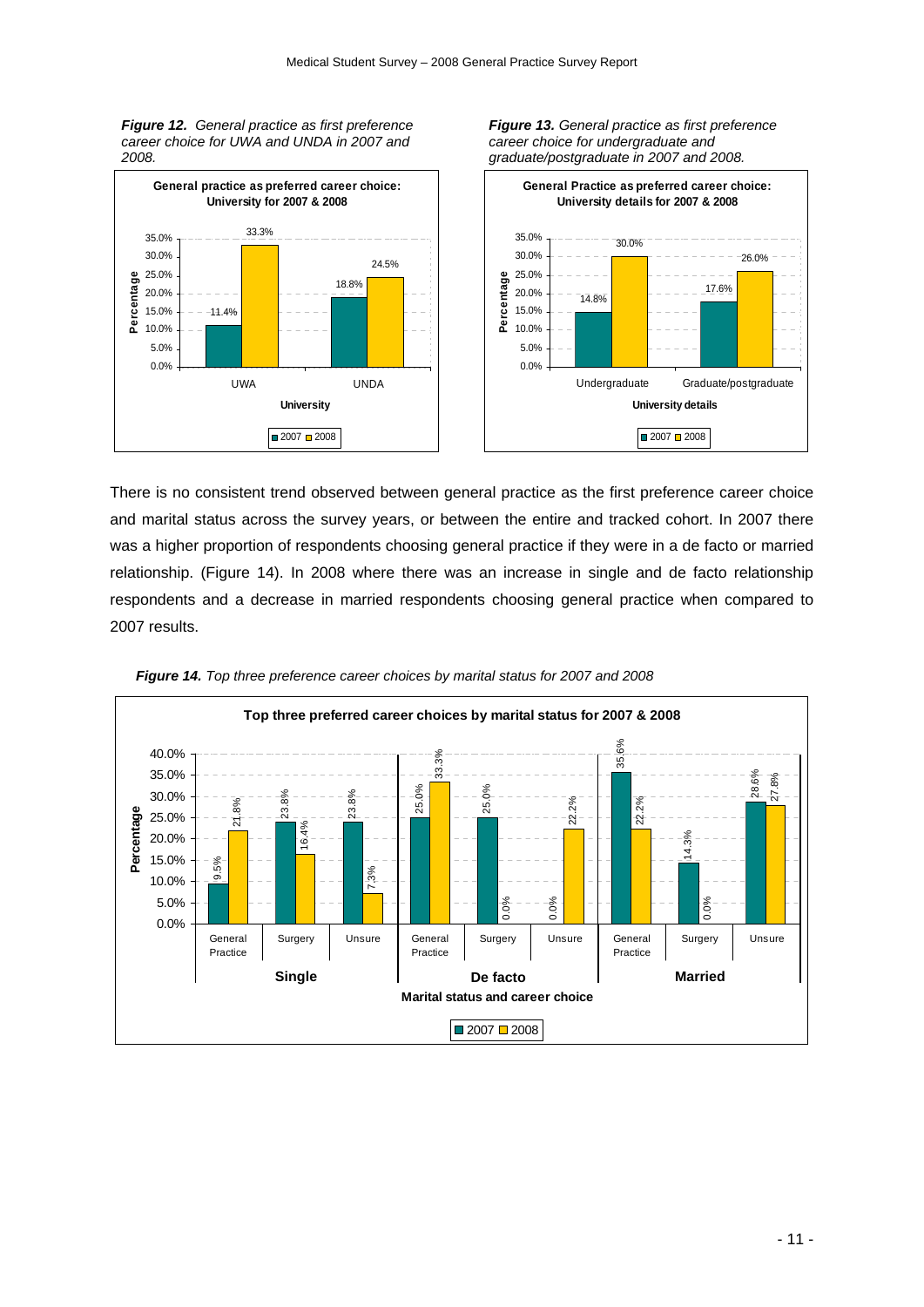## *Career characteristics*

Four career characteristics were able to be compared and analysed for tracked respondents; interest in working overseas; opportunity to work flexible hours; need for diversity and variety in work day; and importance of career advancement. Of those who strongly agreed that they were interested in working overseas in 2008, 83.3% had strongly agreed in 2007 ( $p = 0.000$ ). Similarly, 72.3% of those who strongly agreed that they would like the opportunity to work flexible hours in 2008 had strongly agreed in 2007 ( $p = 0.001$ ). The majority of respondents in 2007 and 2008 agreed or strongly agreed that they need diversity and variety in their work day ( $p = 0.003$ ) and would like the opportunity for career advancement  $(p = 0.043)$ .

## *Influences on tracked respondents attitudes towards general practice*

The respondents in both 2007 and 2008 were more likely to be positively influenced by their rural placements and negatively influenced by their metropolitan placement. With regards to metropolitan placement, 39% (2007) and 44.2% (2008) were positively influenced by their metro placement and 30.5% (2007) and 34.9% (2008) were negatively influenced. With regards to rural placements, 72% (2007) and 87.9% (2008) were positively influenced and only 2% (2007) and 3.4% (2008) were negatively influenced. Of those who were positively influenced by their metro placement in 2007, 15.6% chose GP as their first preference career and in 2008, 31.6% chose GP as their first preference. In 2007, of those who were positively influenced by their rural placement 16.7% chose GP and in 2008, 23.5% chose GP.

## *General Practice Training*

In 2008 there was an increase in tracked respondents who have knowledge and understanding of the WAGPET training program. With regards to procedural based specialties, 63.9% of respondents in 2007 and 74.7% in 2008 agreed they were interested. Similar figures were obtained for interest in mixing general practice training with other medical training, 77.1% agreed to this statement in 2007 and 78.3% in 2008. Analysis found that of the tracked respondents who chose general practice as their first preference career choice, 92.3% and 94.8% agreed in 2007 and 2008 respectively that they would like to mix medical training.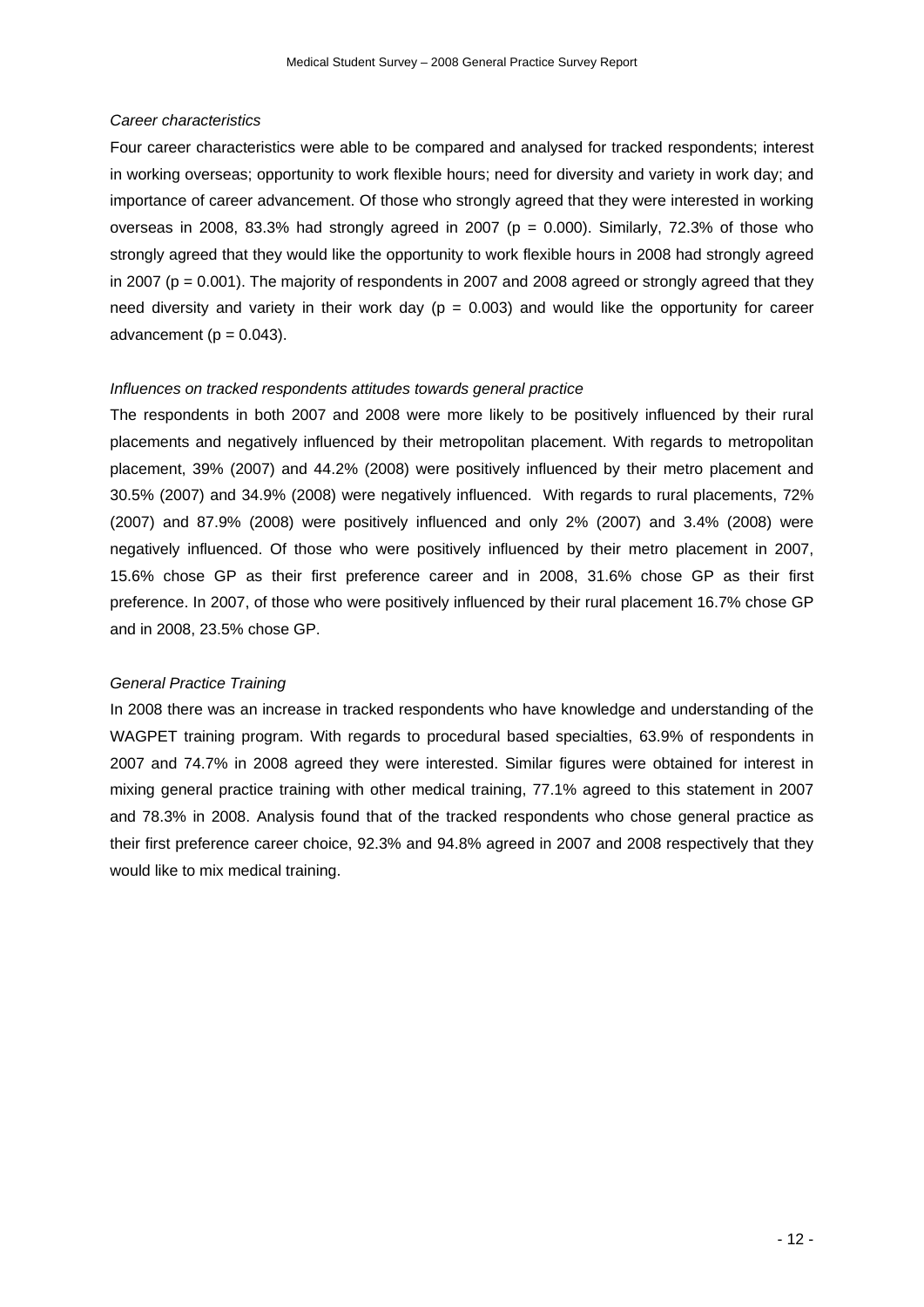## *Qualitative Results*

The focus groups held produced a large amount of relevant discussion about respondents' attitudes feelings, beliefs, experiences, reactions and perspectives with regards to GP. Three main issues dominated discussion in both focus groups. These were the positive and negative aspects of general practice and the impact of GP placements. Many medical students highlighted the perceived differences between rural and metropolitan general practice with rural GP having far more appeal than metropolitan GP. Placements in general practice strongly impacted the attitudes and perceptions of respondents and the majority of students felt they would like to have greater access to positive mentors and role models. In addition the students were very interested in the opportunity to subspecialise within general practice. All the outcomes from the focus groups were in line with what the survey data showed. A summary of the focus group discussion is outlined below (Table 1).

| <b>Positive Aspects of GP</b>                     | <b>Negative Aspects of GP</b>                     |
|---------------------------------------------------|---------------------------------------------------|
| - Rural general practice                          | - Boredom due to repetition                       |
| - Variety (particularly in rural GP)              | (coughs, colds, depression, obesity, hypertension |
| Lifestyle                                         | and diabetes; particularly in metro GP)           |
| - Sub-specialties                                 | - Perceived low remuneration                      |
| - Relationships with patients (whole life care)   | - Time constraints with patients                  |
| <b>Business opportunities</b>                     | Overworked                                        |
| - Professional and community respect              |                                                   |
| Factors that would influence decision to          | Factors that would influence decision             |
| choose a career in general practice               | not to choose a career in general practice        |
| - Opportunity for sub-specialisation              | - Poor GP placements                              |
| - Future family plans                             | - GP's poor perception of his/her own job         |
| - Positive experiences with GPs and GP Registrars | - Interest in different specialty                 |
| - Ability to have flexible hours                  | - Lower income potential as a GP                  |
| Better remuneration                               | - Potential for boredom                           |

|  | Table 1. Summary of qualitative results |
|--|-----------------------------------------|
|--|-----------------------------------------|

| - Provide a variety of positive placements<br>- Promote income potential<br>- Promote sub-specialties<br>- Promote advantages<br>- Give access to enthusiastic GPs and GP Registrars (positive mentors and role models) | Ways to make general practice appealing |  |  |
|-------------------------------------------------------------------------------------------------------------------------------------------------------------------------------------------------------------------------|-----------------------------------------|--|--|
|                                                                                                                                                                                                                         |                                         |  |  |
|                                                                                                                                                                                                                         |                                         |  |  |
|                                                                                                                                                                                                                         |                                         |  |  |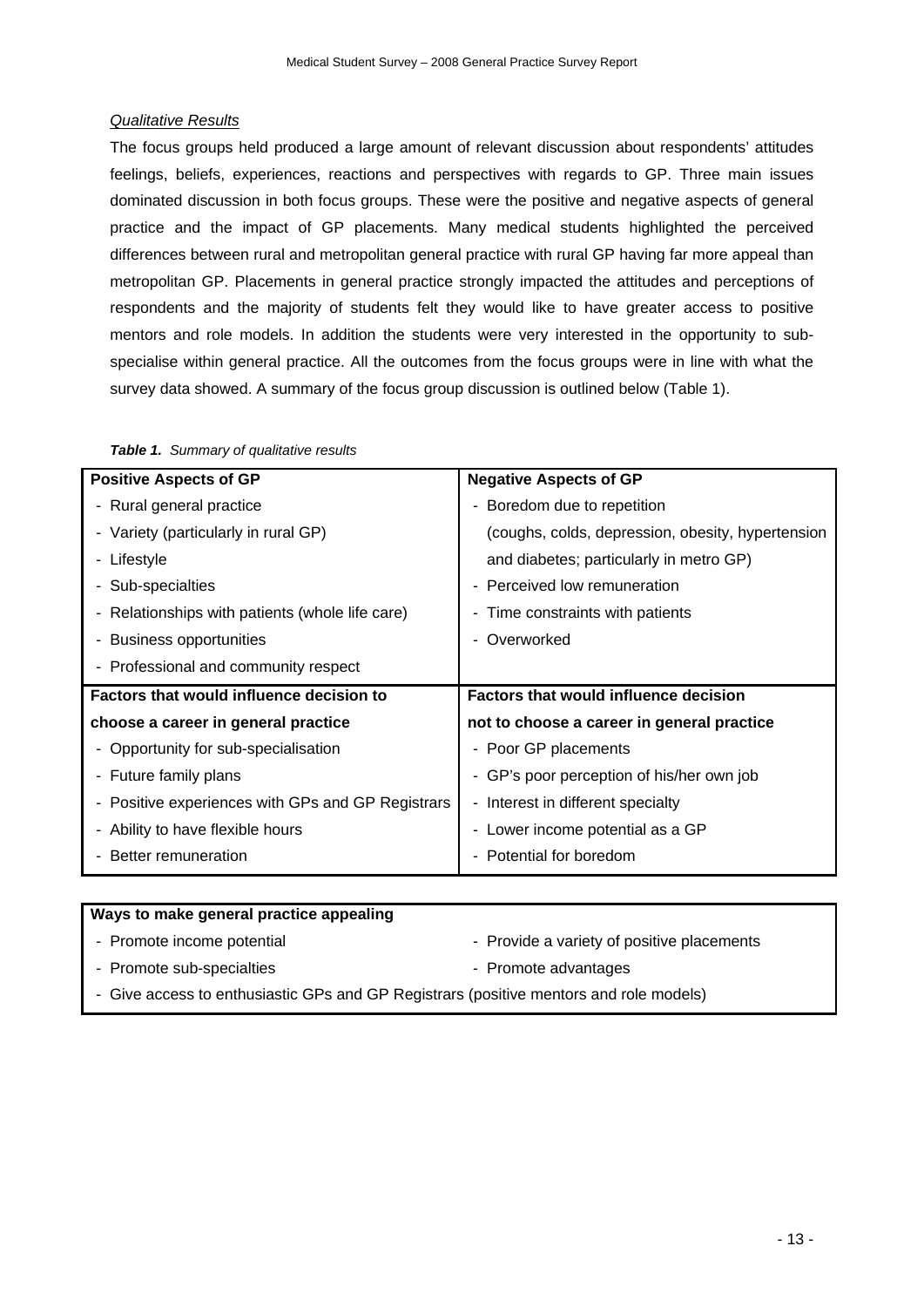## **Discussion**

Decision making is a complex and potentially stressful task that we encounter daily. Large decisions such as choice of medical career are life changing and are influenced by a variety of determinants. The 2008 research strongly supports the conclusions found in the previous research and emphasises further that there are a number of determinants influencing medical career decisions (Isaachsen & van Osch, 2008). Both reports have found that respondents are attracted to general practice for a range of reasons and are strongly influenced by personal experience and perception. The decision therefore to pursue a career in this field is individual and complex.

## *Career Characteristics*

In 2008, the career characteristics medical students and interns would desire in their post graduate careers were considered. It is important to consider the career characteristics which motivate and appeal to the current generation of medical students and interns in order to successfully promote general practice.

The 2008 General Practice Survey found over 90% of respondents agreed that they would like an intellectually stimulating career, a challenging career and a career that offers diversity and variety in the work day. It is important to remain aware that these characteristics are being considered by medical students and interns when making decisions regarding their career paths.

The respondents were asked whether metropolitan and rural general practice offer these career characteristics. It is apparent from the current research that high proportions of respondents have experienced and perceive rural general practice to offer many of these desired characteristics. Rural GP had over 45% more respondents than metropolitan GP consider it to be intellectually stimulating, challenging and having diversity and variety. In addition, between 20% and 30% more respondents considered rural GP to have better remuneration, respect and opportunities for travel and career advancement. The perceived flexibility in working hours and support available in the work environment were the only two areas in which metropolitan general practice was more highly rated.

These results are positive for rural general practice; however, the perception of metropolitan general practice is not as positive. Whilst metropolitan GP does boast two of the desired characteristics as strengths, it is concerning that it does lack in the three top ranked characteristics which inevitably form a part of the motivation behind medical career decisions. This perception of metropolitan GP may be a falsehood; however medical students' and interns' personal experience and perceptions are influencing their career decision and must therefore be addressed.

It is of interest to note that 51.7% of respondents whose primary residence in the last 20 years has been rural chose general practice as their preferred career as oppose to only 17.1% of metropolitan residents choosing general practice.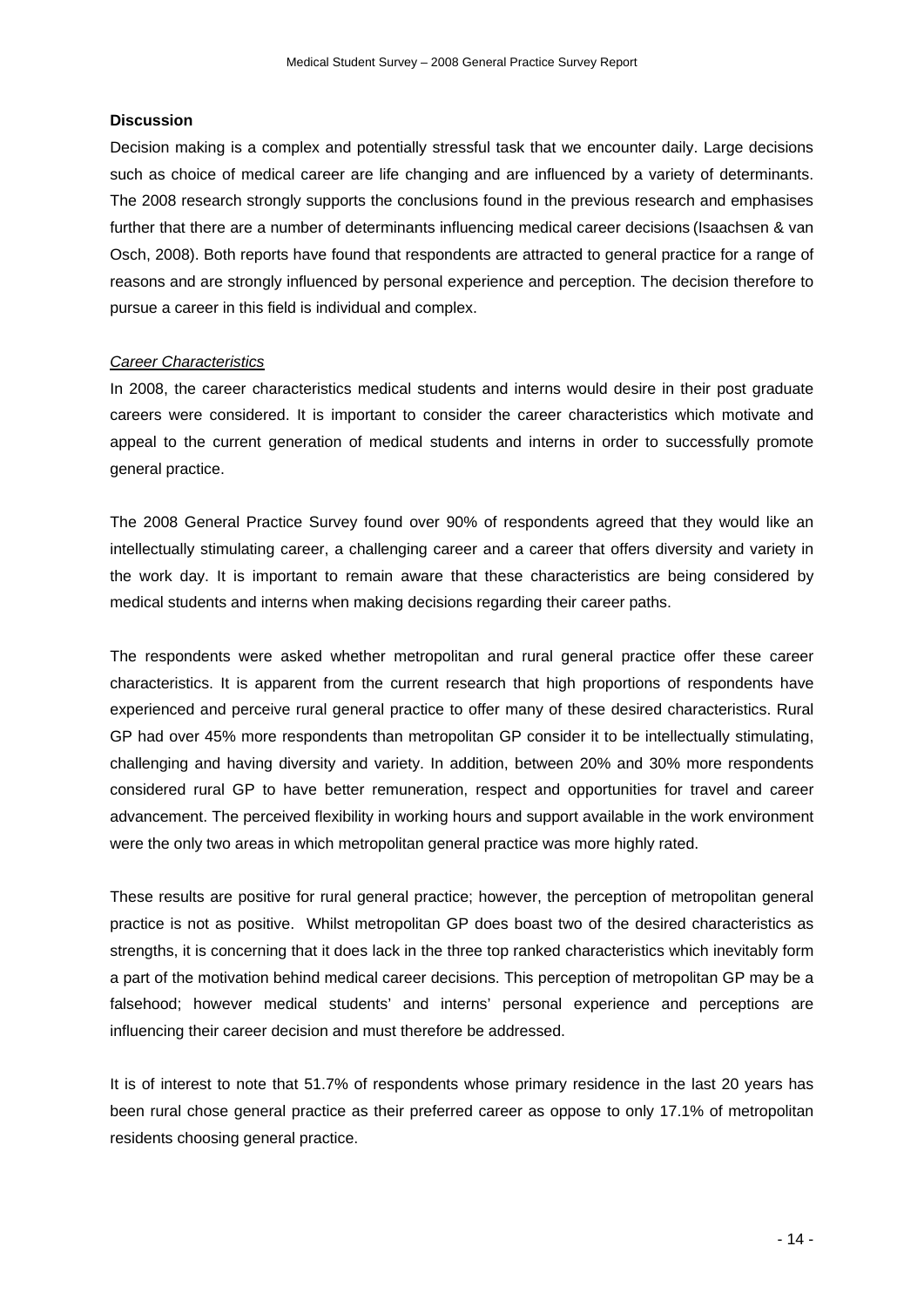As discussed in the 2008 Medical Student Survey Report and highlighted by General Practice Education and Training Ltd (GPET), 'the profession [general practice] can no longer rely on it's profile as a flexible career offering work life balance, when increasing numbers of graduates are choosing a career primarily for its offer of intellectual stimulation and job satisfaction' (Isaachsen & van Osch 2008, GPET 2007 p.5). The findings outlined in this report strongly support this notion of moving away from marketing the lifestyle of a career in general practice and instead promoting the intellectual and challenging aspects of choosing such a specialty.

#### *Influence on attitudes and perceptions of general practice*

The influence of GP placements and the role models that medical students and interns are exposed to are significant determinants in the decision making process. 'Peak general practice organisations, governments and other stakeholders need to present a united front and assist each other to provide high quality and timely exposures to all facets of general practice…to allow young doctors to have the knowledge to make career choices.' (GPET 2007 p.5)

## *Influence of GP placements*

The findings presented in this report show a considerable discrepancy between the influence of rural and metropolitan general practice on respondents, in favour of rural, further supporting the conclusions presented in the previous report. There is cause for concern that 31.3% of respondents have been negatively influenced by their metropolitan GP placement while only 4% have been negatively influenced by their rural placement. The research also found that of those who did choose general practice as their preferred career choice, 63.2% were positively influenced by their metropolitan placement and 92% were positively influenced by their rural placement. Given the impact of GP placements on career choice, it is vital that there is an increase in the number of respondents having a positive experience, especially in the metropolitan setting. The qualitative data provides support and further evidence for the need for improvement in the area of metropolitan placements. Many participants in the focus groups expected to have at least one 'bad' placement and considered a negative experience to most likely occur at their metropolitan placement.

#### *Influence of role models*

It is clear from the survey that role models and mentors have a substantial impact on respondent's attitudes towards general practice. It is encouraging to find that university staff/doctors and GP preceptors had the greatest positive influence on respondents' attitudes towards general practice. Of those choosing GP as their first preference career choice, 71.8% and 97.4% had been positively influenced by university staff/doctors and GP preceptors respectively. In contrast, it is concerning that hospital based doctors had the greatest negative influence with 46.7% of respondents reporting this group were a negative influence on their attitude towards GP. Respondents reported that they were not influenced strongly by their peers, the media or the community, yet the discussion in the focus groups acknowledged that their family and the immediate community do have an impact on their attitude towards general practice.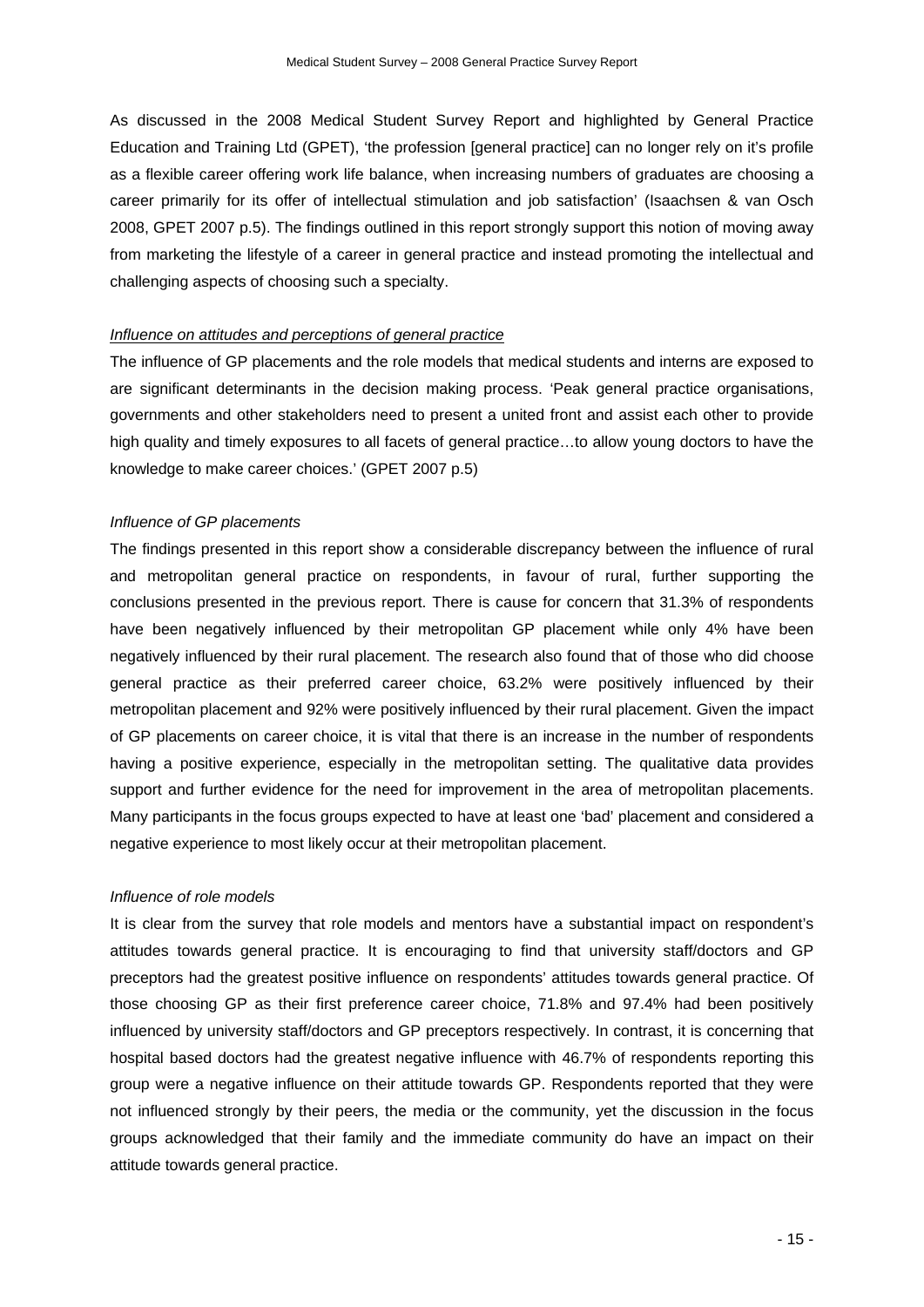It was highlighted in the focus group discussions that a number of students had been exposed to GPs who did not enjoy their chosen career and questioned why students would want to choose general practice. GPET's report acknowledges this to be an issue stating, 'perceptions are compounded from within the profession and perpetuated by GPs themselves who are burnt out, stressed and disenfranchised' (GPET 2007 p.5). It has been demonstrated internationally that the impact of these role models can be either constructive or detrimental to any specialty, and as discovered in this research general practice has been suffering (GPET 2007 p.5). The suggested approach to address this by our focus group members was to provide them with young, enthusiastic GP role models, such as GP registrars. The medical students intently expressed that they would like to know the income potential, the job description and why they should choose general practice from role models who are at a similar stage in life.

#### *Influence of general practice training*

A final determinant explored in this research which has an impact on medical student and intern career decisions are the opportunities of general practice training. The study found that 73.9% of respondents were interested in a procedural based specialty and 78.8% were interested in mixing GP training with other medical training. In the tracked cohort, of those who chose general practice as their first preference career choice, 92.3% in 2007 and 94.8% in 2008 agreed that they would like to mix medical training. These findings have been reinforced through the qualitative data. The medical students conveyed that they are largely attracted to general practice because of the opportunity to sub-specialise. Many, however, did not realise this until they completed their rural GP placement and some not until they attended the focus group. This finding indicates a gap in current marketing strategies and there is an opportunity to market a previously under-promoted aspect of general practice.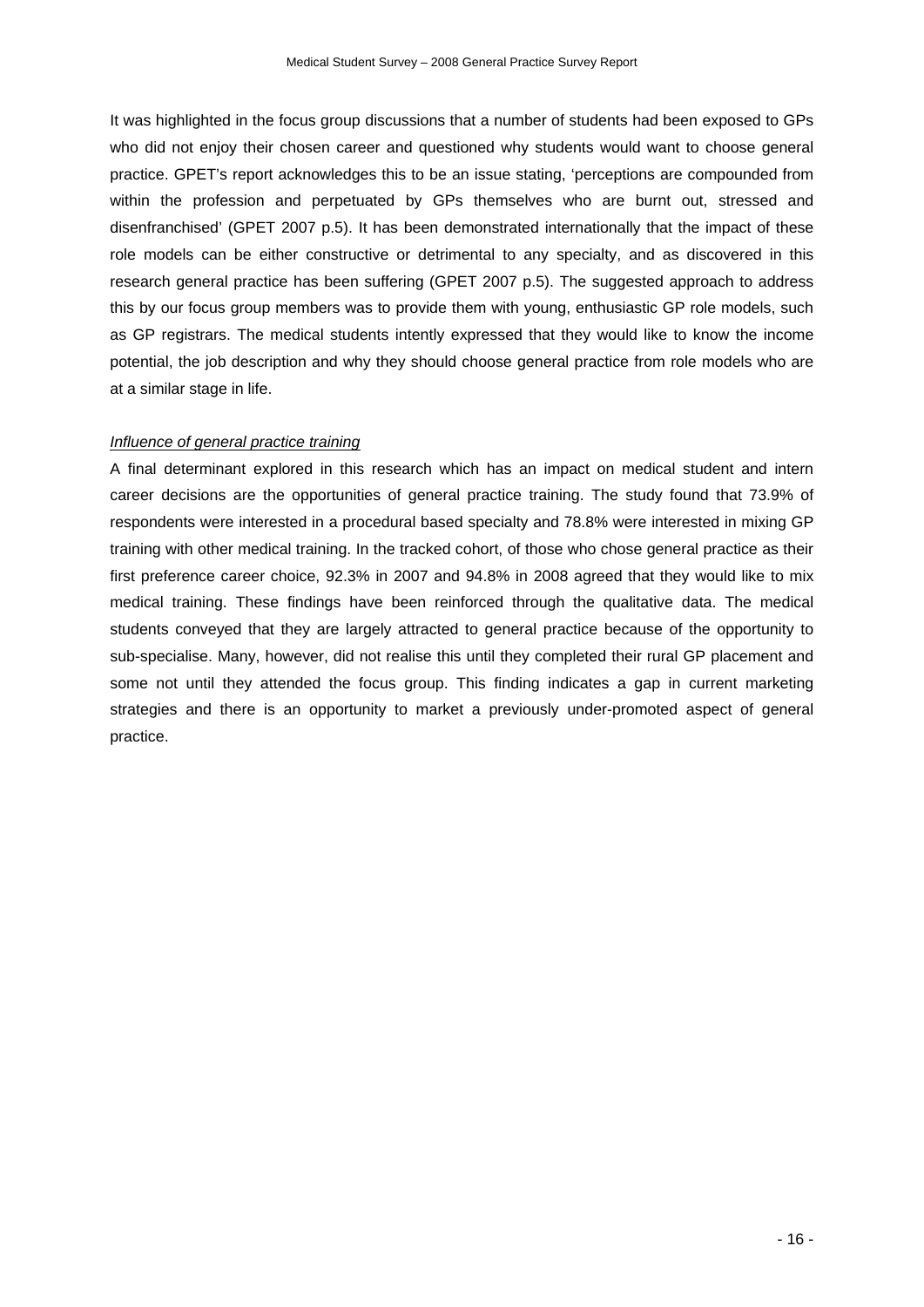#### **Recommendations**

There were four primary recommendations that emerged from the 2008 data, these are presented below.

#### *General Practice to be portrayed as an intellectually stimulating and challenging profession.*

The top ranking desired career characteristics need to be focused on in the marketing and promotion of general practice in order to ensure the specialty is the top preference career among medical students and interns. The 2008 General Practice Survey found over 90% of respondents agreed that they would like an intellectually stimulating career, a challenging career and a career that offers diversity and variety in the work day. The findings outlined in this report strongly support the notion of moving away from marketing the lifestyle of a career in general practice and instead promoting the intellectual and challenging aspects of choosing the specialty.

#### *Improved access to mentors*

The 2008 results highlighted the need for an increase in access to positive mentors and role models, these possibly being GP registrars. There are a number of mentors available to medical students and interns but it was concerning that many are negatively influencing attitudes towards general practice. The vertical integration model for student and doctor training should provide greater access to positive mentors. The vertical integration model places medical students for their GP placements in practices where prevocational doctors and GP registrars are training. This helps to provide an enthusiastic teaching environment for the students to gain insight into general practice. Both registrars and supervisors also benefit from this model through registrars learning of teaching skills and a reduction of some of the pressures faced by the current teaching supervisors (Thistlethwaite et al. 2007, Dick et al. 2007).

#### *Need for positive GP placements*

It is evident from this research that those who are negatively influenced by their general practice placements are more likely to consider specialties other than general practice as their first preference career. This report found that the likelihood of students having a negative experience in their metropolitan placement is far greater than that in the rural setting. Efforts must be made to improve the quality of metropolitan general practice placements. This reinforces the need for access to positive GP mentors as this improves the probability of a student or intern having a positive experience in the general practice setting. Given that medical career choices are most likely to be made early in the postgraduate years (GPET 2007 p.5, Edwards et al., cited in Brett 2008), the need for positive mentors and positive GP placements is an area that can and should be improved on by all stakeholders in the near future.

#### *Promotion of sub-specialties*

It was evident that the opportunity to sub-specialise in areas such as anaesthetics, and obstetrics and gynaecology was attractive. This aspect of general practice is perceived as being a greater part of the rural GP's job description. Given that close to 80% of questionnaire respondents were interested in mixing specialist training it is important for relevant stakeholder to market the opportunities available.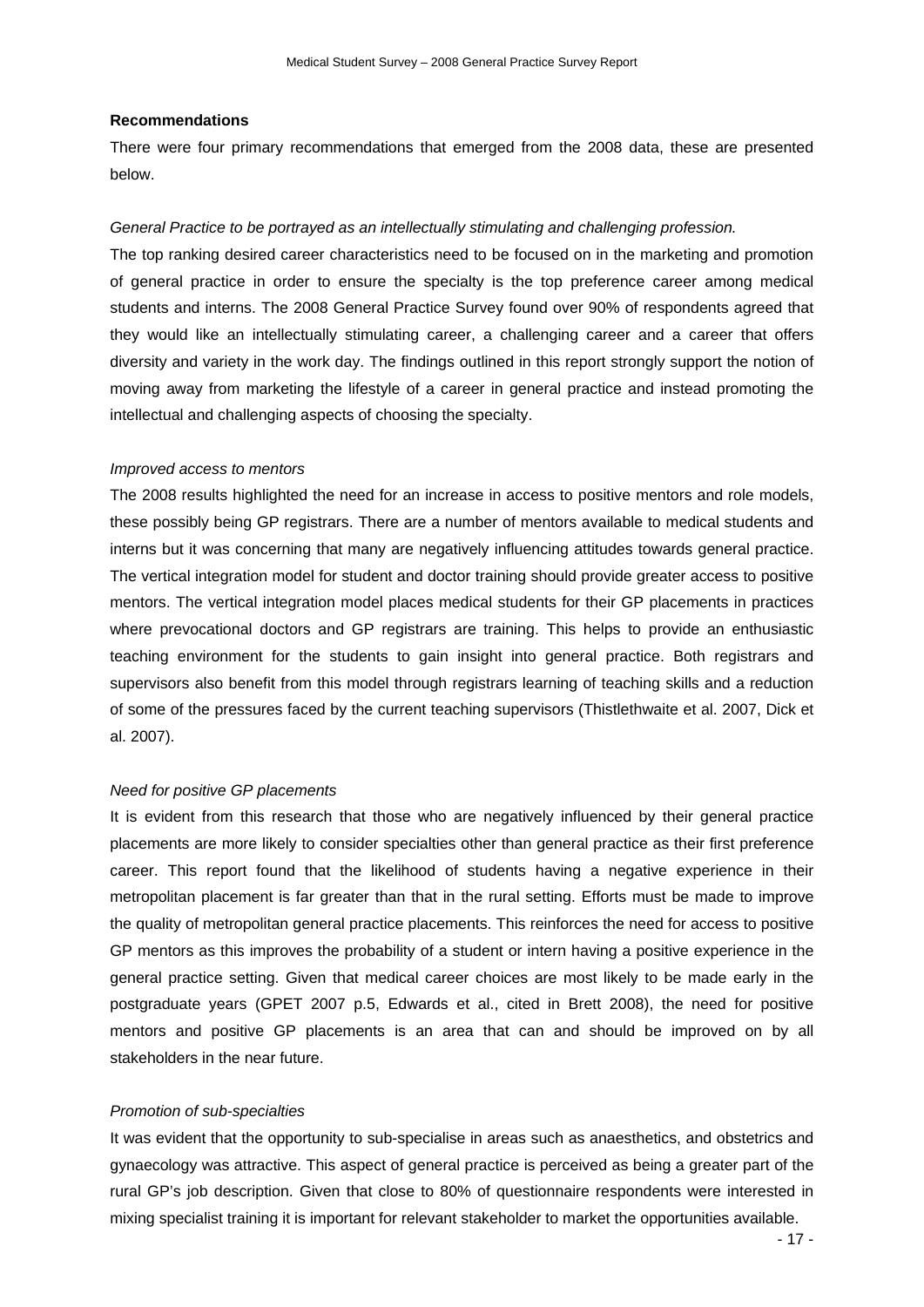## *Conclusion*

The 2008 findings provide significant support to those of the 2007 research study. It was a positive outcome to see general practice as the top preferred career choice in the more experienced cohort surveyed in 2008. As there are many factors which influence medical career decision, efforts to impact student and intern career paths will require collaboration of a number of stakeholder organisations. The issues highlighted in both the 2007 and 2008 research need to be acknowledged and addressed for general practice to continue to be a popular career choice, hence sustaining Western Australia's health in the future. The AMA (WA) and WAGPET have a role to play in how general practice as a specialty is perceived and in light of this current research have a greater knowledge of the perceptions and attitudes of our future medical practitioners.

## **Authors**

Claire Isaachsen, Project Coordinator, Australian Medical Association (WA) Ariane Tioke, Project Coordinator, Australian Medical Association (WA)